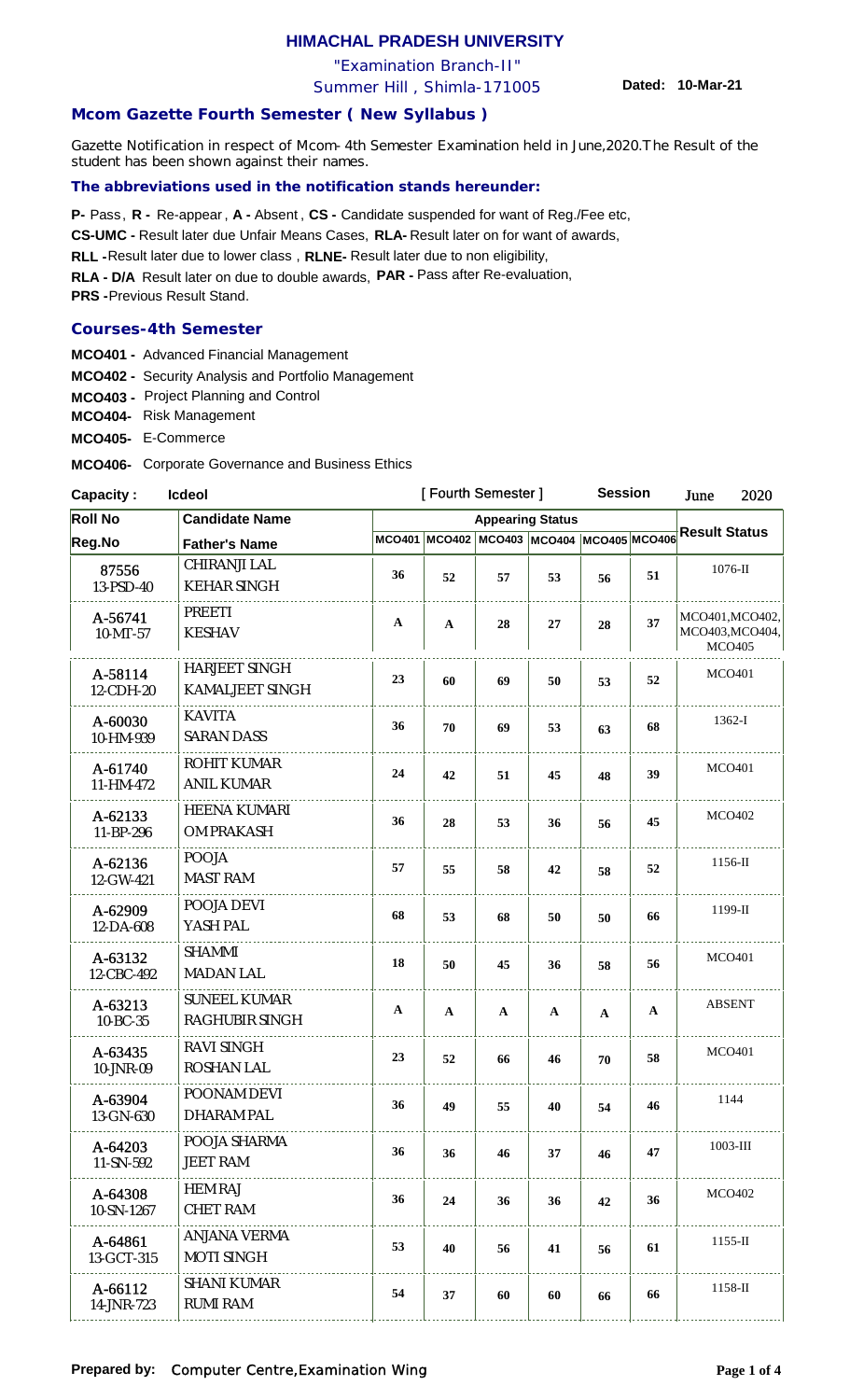| <b>Capacity:</b><br><b>Icdeol</b> |                                           |              | [Fourth Semester]       |                                           |              |              | <b>Session</b> | June<br>2020                                        |  |
|-----------------------------------|-------------------------------------------|--------------|-------------------------|-------------------------------------------|--------------|--------------|----------------|-----------------------------------------------------|--|
| <b>Roll No</b>                    | <b>Candidate Name</b>                     |              | <b>Appearing Status</b> |                                           |              |              |                |                                                     |  |
| Reg.No                            | <b>Father's Name</b>                      |              |                         | MCO401 MCO402 MCO403 MCO404 MCO405 MCO406 |              |              |                | <b>Result Status</b>                                |  |
| A-66136<br>14-JNR-711             | ANKITA SHARMA<br>NIHAL CHAND SHARMA       | 52           | 64                      | 59                                        | 55           | 61           | 65             | $1297-I$                                            |  |
| A-66213<br>14-GK-193              | <b>LEENA VATI</b><br><b>JANKU RAM</b>     | 58           | 48                      | 57                                        | $\mathbf A$  | 64           | 58             | <b>MCO404</b>                                       |  |
| A-66227<br>14-GK-163              | <b>VANDNA</b><br><b>DOLA RAM</b>          | 56           | 50                      | 56                                        | $\mathbf A$  | 56           | 56             | <b>MCO404</b>                                       |  |
| A-66321<br>08-NN-564              | KUMARI ANITA<br><b>SINGHA RAM</b>         | 65           | 61                      | 27                                        | 52           | 56           | 71             | <b>MCO403</b>                                       |  |
| A-66339<br>14-NN-637              | <b>VIPUL SHARMA</b><br>RAM CHANDER SHARMA | 17           | 37                      | 57                                        | 36           | 36           | 54             | <b>MCO401</b>                                       |  |
| A-66353<br>14-NN-666              | KAMESH KUMAR<br><b>JAGAT RAM</b>          | 17           | 62                      | 66                                        | 54           | 52           | 68             | <b>MCO401</b>                                       |  |
| A-66418<br>14-GCBN-13             | PUSHPA DEVI<br>TULE RAM                   | $\mathbf{A}$ | $\mathbf{A}$            | $\mathbf{A}$                              | $\mathbf{A}$ | $\mathbf{A}$ | $\mathbf{A}$   | <b>ABSENT</b>                                       |  |
| A-66458<br>14-GCBN-36             | RAKSHA DEVI<br><b>LED RAM</b>             | 18           | 65                      | 61                                        | 40           | 62           | 71             | <b>MCO401</b>                                       |  |
| A-66515<br>14-MA-29               | <b>JAI THUKRAL</b><br>ROSHAN LAL          | 44           | 54                      | 57                                        | 52           | 47           | 53             | $1140-II$                                           |  |
| A-66617<br>06-MLS-364             | <b>BEENA DEVI</b><br><b>JAI SINGH</b>     | 38           | 74                      | 69                                        | 58           | 66           | 76             | 1260-I                                              |  |
| A-66639<br>01-MA-300              | DEEPIKA JASWAL<br><b>JAGDISH CHAND</b>    | 16           | 41                      | 66                                        | 47           | 64           | 62             | <b>MCO401</b>                                       |  |
| A-66744<br>15-HCE-01              | KAJAL AGGARWAL<br>R L AGGARWAL            | A            | $\mathbf{A}$            | $\mathbf{A}$                              | $\mathbf{A}$ | 58           | $\mathbf A$    | MCO401, MCO402,<br>MCO403, MCO404,<br><b>MCO406</b> |  |
| A-67059<br>14-GW-753              | <b>NEHA KUMARI</b><br>PRITTAM CHAND       | 45           | 60                      | 58                                        | 29           | 62           | 45             | <b>MCO404</b>                                       |  |
| A-67076<br>12-BP-249              | PRATIKSHA KUMARI<br><b>AVTAR SINGH</b>    | 29           | 66                      | 62                                        | $\mathbf{A}$ | 64           | 64             | MCO401, MCO404                                      |  |
| A-67103<br>17-CC-MC-09            | NARESH KUMAR<br>PREM LAL                  | 36           | 37                      | 42                                        | 36           | 66           | 47             | 264                                                 |  |
| A-67161<br>14-JDC-388             | RAJ KUMAR<br>PAWAN KUMAR                  | 61           | 56                      | 62                                        | 51           | 56           | 61             | $1260-I$                                            |  |
| A-67199<br>12-JDC-140             | <b>JYOTI</b><br><b>JOGINDER</b>           | 61           | 52                      | $\mathbf{A}$                              | $\mathbf{A}$ | 56           | 56             | MCO403, MCO404                                      |  |
| A-67239<br>13-KD-409              | AJETA SHARMA<br><b>CHANDER SHEKHAR</b>    | 48           | 53                      | 55                                        | 39           | 54           | 49             | $1117 - H$                                          |  |
| A-67368<br>14-CB-840              | <b>ANURADHA</b><br><b>MADAN</b>           | 20           | 42                      | 62                                        | 36           | 60           | 60             | <b>MCO401</b>                                       |  |
| A-67463<br>14-NB-109              | KALPANA DEVI<br>KUBER CHAND               | 53           | 74                      | 64                                        | 41           | 64           | 66             | 362                                                 |  |
| A-68010<br>$14$ -GN-40            | SRISHTI KOYERALA<br><b>KRISHAN PARSAD</b> | $\mathbf{A}$ | $\mathbf{A}$            | $\mathbf{A}$                              | $\mathbf{A}$ | $\mathbf A$  | $\mathbf{A}$   | <b>ABSENT</b>                                       |  |
| A-68215<br>13-UNR-31              | KUMARI BITEE<br><b>AMAR SINGH</b>         | 43           | 45                      | 60                                        | 47           | 50           | 60             | $1135$ -II                                          |  |
| A-68290                           | AMIT KUMAR<br>PRITAM SINGH                | $\mathbf{A}$ | $\mathbf{A}$            | $\mathbf{A}$                              | $\mathbf{A}$ | $\mathbf{A}$ | A              | <b>ABSENT</b>                                       |  |
| A-68576<br>12-GPL-521             | <b>SUNITA KUMARI</b><br>OM PRAKASH        | $\mathbf{A}$ | $\mathbf{A}$            | A                                         | $\mathbf{A}$ | $\mathbf{A}$ | A              | <b>ABSENT</b>                                       |  |
| A-68731<br>14-GPL-439             | RISHUA KUMARI<br>SURESH CHAND             | 37           | 57                      | 50                                        | $\mathbf{A}$ | 59           | 63             | <b>MCO404</b>                                       |  |
| A-68733<br>14-GPL-372             | ASHA DEVI<br>ROOMI RAM                    | 55           | 62                      | 62                                        | 39           | 57           | 65             | $1191 - II$                                         |  |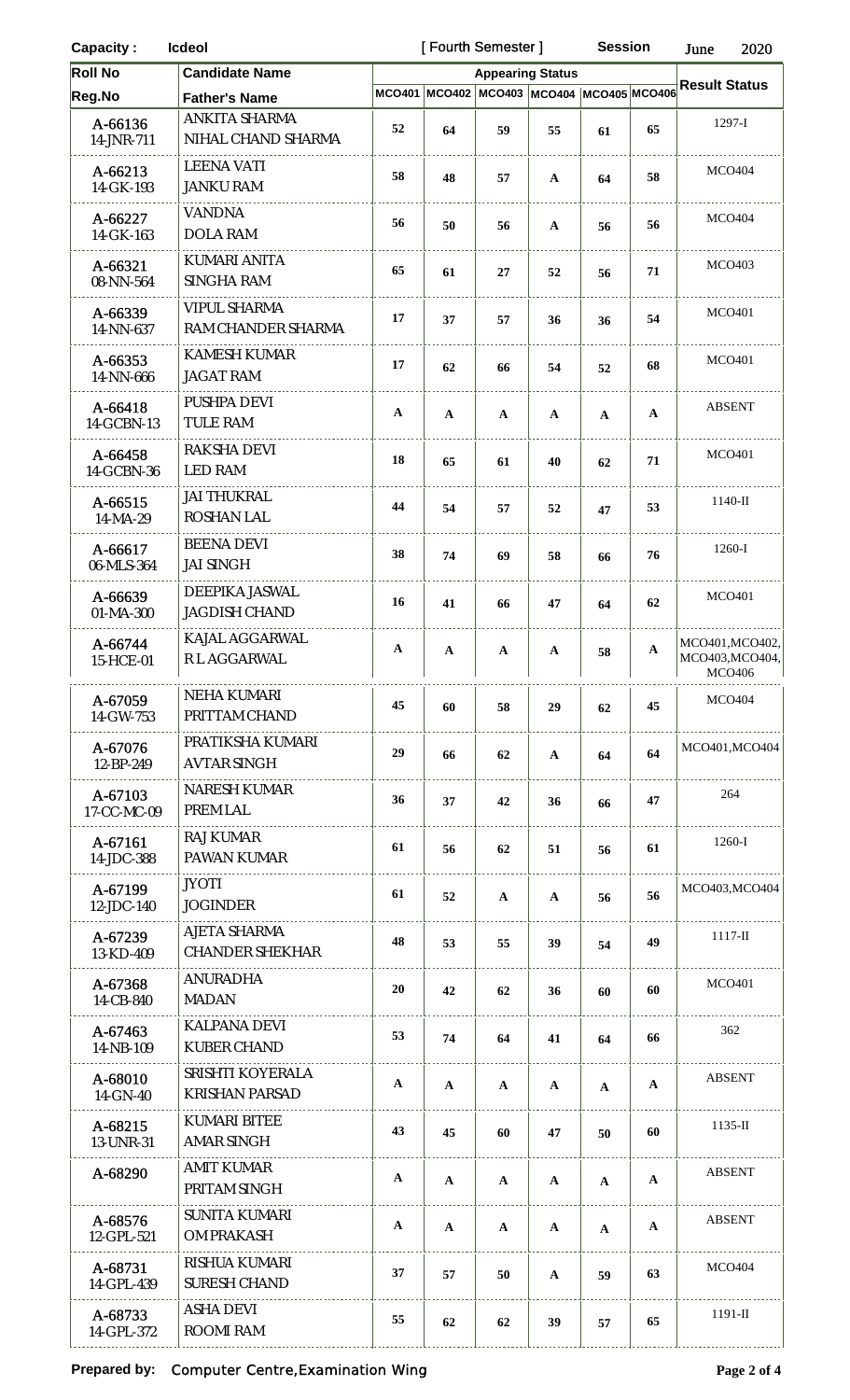| <b>Capacity:</b><br>Icdeol |                                             |                | [Fourth Semester] |                                    | <b>Session</b>          |              | 2020<br>June |                                                      |  |
|----------------------------|---------------------------------------------|----------------|-------------------|------------------------------------|-------------------------|--------------|--------------|------------------------------------------------------|--|
| <b>Roll No</b>             | <b>Candidate Name</b>                       |                |                   |                                    | <b>Appearing Status</b> |              |              |                                                      |  |
| Reg.No                     | <b>Father's Name</b>                        | MCO401         |                   | MCO402 MCO403 MCO404 MCO405 MCO406 |                         |              |              | <b>Result Status</b>                                 |  |
| A-68813<br>14-WSP-932      | <b>AARTI DEVI</b><br><b>DES RAJ</b>         | 23             | 61                | 61                                 | 36                      | 50           | 59           | <b>MCO401</b>                                        |  |
| A-68847<br>14-WSP-862      | <b>SHWETA KUMARI</b><br><b>BALDEV SINGH</b> | 22             | 69                | 72                                 | 43                      | 57           | 57           | <b>MCO401</b>                                        |  |
| A-68864<br>14-GCI-292      | EKTA SHARMA<br><b>DINESH SHARMA</b>         | 60             | 62                | 64                                 | 55                      | 66           | 57           | $1273 - I$                                           |  |
| A-68988<br>14-CBC-437      | PRIYA<br><b>ASHOK KUMAR</b>                 | 14             | 54                | 55                                 | 36                      | 62           | 50           | <b>MCO401</b>                                        |  |
| A-69025<br>11-GLK-964      | <b>KRISHNA DEVI</b><br><b>BABU RAM</b>      | 36             | 28                | 42                                 | 51                      | 52           | 40           | <b>MCO402</b>                                        |  |
| A-69097<br>14-GLK-1114     | <b>BITTI</b><br><b>RAMESH THAKUR</b>        | 36             | 63                | 55                                 | $\mathbf{A}$            | 58           | 57           | <b>MCO404</b>                                        |  |
| A-69158<br>13-SU-122       | <b>ADIL MOHAMMAD</b><br>SADDIQ MOHAMMAD     | $\mathbf A$    | A                 | $\mathbf{A}$                       | 37                      | 55           | 40           | MCO401, MCO402,<br><b>MCO403</b>                     |  |
| A-69167<br>13-ST-20        | CHADANI JHAGTA<br>SANTOSH JHAGTA            | 46             | 43                | 49                                 | 60                      | 64           | 58           | $1129-H$                                             |  |
| A-69188<br>13-KL-107       | <b>GAURAV KAPOOR</b><br><b>ASHOK KAPOOR</b> | 23             | 15                | $\mathbf A$                        | $\mathbf{A}$            | $\mathbf{A}$ | $\mathbf{A}$ | MCO401, MCO402,<br>MCO403, MCO404,<br>MCO405, MCO406 |  |
| A-69244                    | <b>TEENU</b><br><b>ATTAR SINGH</b>          | $\blacksquare$ |                   |                                    |                         |              | 60           | <b>CS-REGD NO</b>                                    |  |
| A-69310<br>11-AK-255       | <b>ANOOP PATHAK</b><br><b>RAJAN PATHAK</b>  | $\mathbf A$    | $\mathbf{A}$      | $\mathbf{A}$                       | 52                      | 59           | 46           | MCO401, MCO402,<br><b>MCO403</b>                     |  |
| A-69350<br>13-ST-29        | <b>INOSHI NEGI</b><br>VIDHAYA BHUSHAN       | 54             | 43                | 50                                 | 74                      | 56           | 52           | $1142$ -II                                           |  |
| A-69361<br>12-SN-377       | <b>PREMA</b><br><b>BALBIR</b>               | 43             | 44                | 46                                 | 50                      | 55           | 57           | $1100-II$                                            |  |
| A-69387<br>12-GLK-177      | MEENAKSHI SHARMA<br>PURAN CHAND             | 36             | 22                | 42                                 | 40                      | 59           | 38           | <b>MCO402</b>                                        |  |
| A-69424<br>09-SL-110       | SHEETAL KUMARI<br><b>VIJAY KUMAR</b>        | 60             | 50                | 55                                 | 56                      | 66           | 61           | $1207 - H$                                           |  |
| A-69454<br>14-DK-03        | <b>SUCHI</b><br>PREM CHAND                  | 53             | 55                | 59                                 | 45                      | 56           | 60           | $1172$ -II                                           |  |
| A-69473<br>13-GK-177       | ARCHANA KAUSHAL<br><b>MAN SINGH</b>         | 60             | 63                | 65                                 | 50                      | 60           | 60           | 1289-I                                               |  |
| A-69584<br>12-BDU-116      | PRINCE KUMAR<br><b>LAKSHMAN DASS</b>        | $\mathbf{A}$   | $\mathbf{A}$      | $\mathbf{A}$                       | $\mathbf{A}$            | $\mathbf{A}$ | A            | <b>ABSENT</b>                                        |  |
| A-69586<br>17-CC-MC-31     | RUCHIKA DEVI<br><b>ASHOK KUMAR</b>          | 58             | 76                | 55                                 | 72                      | 75           | 73           | 1316-I                                               |  |
| A-69610<br>14-BU-17        | <b>MANJEET KAUR</b><br><b>MADAN LAL</b>     | 60             | 60                | 63                                 | 48                      | 61           | 54           | $1184-II$                                            |  |
| A-69667<br>13-BDU-30       | <b>AMIT KUMAR</b><br><b>ASHWANI KUMAR</b>   | 36             | 38                | 59                                 | 38                      | 47           | 40           | 258                                                  |  |
| A-69689<br>14-UN-778       | POOJA DEVI<br>LEKH RAM                      | 58             | 54                | 71                                 | 61                      | 69           | 60           | 1260-I                                               |  |
| A-69690<br>13-BDU-23       | AMIT SHARMA<br><b>RAM PAL</b>               | 58             | 61                | 72                                 | 52                      | $\mathbf{A}$ | 61           | <b>MCO405</b>                                        |  |
| A-69700                    | ARCHNA KUMARI<br><b>KESARI DASS</b>         | $\mathbf A$    | A                 | $\mathbf{A}$                       | $\mathbf{A}$            | $\mathbf{A}$ | 22           | MCO401, MCO402,<br>MCO403, MCO404,<br>MCO405.MCO406  |  |
| A-69785<br>13-GSK-705      | <b>AJAY SHARMA</b><br>KASHMIR CHAND         | 36             | 69                | ${\bf 72}$                         | 43                      | 58           | 66           | 344                                                  |  |
| A-69803<br>14-GSK-13       | RAVEENA KUMARI<br>SAMARJEET                 | 37             | 71                | $70\,$                             | 54                      | 64           | 67           | $1213$ -II                                           |  |